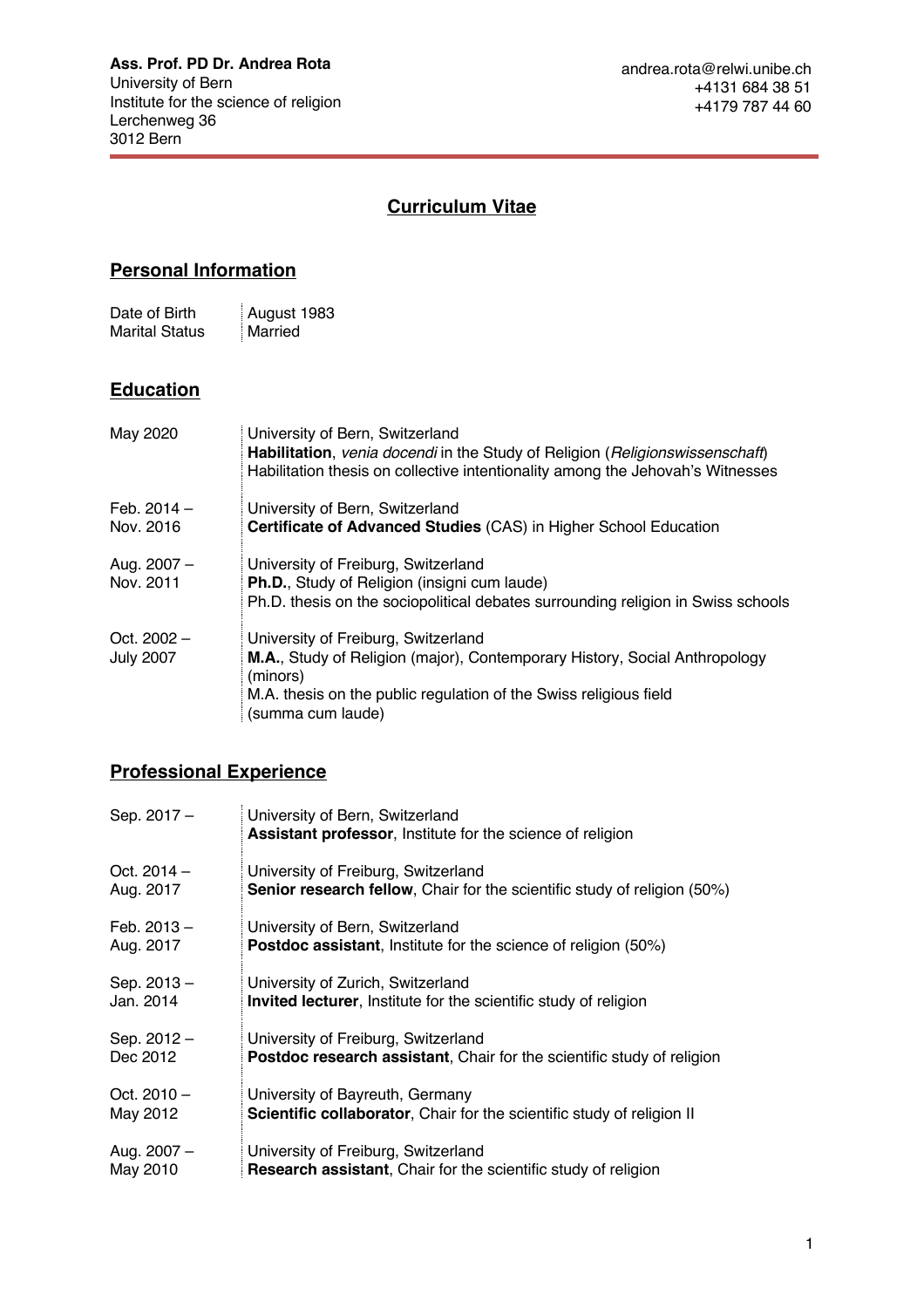### **Honors and Awards**

| 2021 | <b>ISSR Best Article Award 2021</b> for the article, "Religion, Media, and Joint<br>Commitment. Jehovah's Witnesses as a 'Plural Subject'." ONLINE - Heidelberg<br>Journal of Religions on the Internet 14 (special issue), 79-107                                               |
|------|----------------------------------------------------------------------------------------------------------------------------------------------------------------------------------------------------------------------------------------------------------------------------------|
| 2020 | Recognition of Excellence in Teaching (Anerkennung hervorragender<br>Leistungen in der Lehre) for the course (Vorlesung) "The Religious Change of the<br>Sixties and Seventies. Global and Local Perspctives" (2019) awarded by the<br>Faculty of Humanities, University of Bern |
|      | Faculty's special mention for the Fall/Winter Semester 2019.<br>Interview (in German) on the YouTube page of the University of Bern:<br>https://www.youtube.com/watch?v=t_1lijlrRdA&feature=youtu.be                                                                             |
| 2017 | Certificate of Excellence in Teaching (Urkunde für ausgezeichnete Lehre) for<br>the seminar "Introduction to the Science of Religion II" awarded by the Faculty of<br>Humanities, University of Bern                                                                             |
| 2012 | Fritz Stolz Prize awarded by the Swiss Society for the Study of Religion for the<br>Ph.D. dissertation L'enseignement religieux de l'Etat et des communautés<br>religieuses. Une étude sur la présence publique des religions en Romandie et au<br>Tessin                        |

### **Further Education**

| 2021 | Further education module "Research management in inter- and transdisciplinary |
|------|-------------------------------------------------------------------------------|
|      | research projects." [Forschungsmanagement in inter- und transdisziplinären    |
|      | Kooperationen und Verbünden University of Bern, 11-12 February                |

### **Research Grants and External Funding**

When not otherwise specified, primary or equally responsible for the application

| 2022 | Support grant for the teaching project "Scientific Communication in the Study of<br>Religion," 1 student assistant (20%, 3 months), University of Bern, Standing<br>committee research and postgraduate academics funds, CHF 4,350                              |
|------|-----------------------------------------------------------------------------------------------------------------------------------------------------------------------------------------------------------------------------------------------------------------|
| 2021 | ISSR Best Article Award 2021, EUR 500                                                                                                                                                                                                                           |
|      | Swiss National Science Foundation (SNFS). Project conclusion grant for the<br>research project The Legacy of the 1960s and 1970s: Religious and Scientific<br>Entanglements. Main applicant. 2 PhD positions (100%), 2021–2022. CHF 78,383                      |
|      | University of Bern, "Interdisciplinary Teaching Grant" for the interdisciplinary<br>lecture series and seminar, Thou Shalt Not Vaccinate? Historical, Social, and<br>Religious Aspects of Vaccine Hesitancy, with Thomas Abel und Hubert Steinke.<br>CHF 17,400 |
|      | Support grant for the publication project "Religion and Academia Reframed," 1<br>student assistant (20%, 2 months), University of Bern, Standing committee<br>research and postgraduate academics funds, CHF 2,900                                              |
| 2020 | University of Bern, "Virtual Mobility Grant" for the preparation of an international<br>online-teaching cooperation project. CHF 8,400                                                                                                                          |
| 2018 | Swiss National Science Foundation (SNFS). Research Project, The Legacy of the<br>1960s and 1970s: Religious and Scientific Entanglements. Main applicant. 2 PhD<br>positions (100%), 2018-2021. CHF 350,500                                                     |
|      | Foundation Burgergemeinde Bern. English proofreading for the special issue, The<br>Dynamics of Religion, Media, and Community. CHF 1,000                                                                                                                        |
| 2017 | Swiss National Science Foundation (SNF). Conference, The Dynamics of<br>Religion, Media, and Community (with Oliver Krüger). CHF 3,700                                                                                                                          |
| 2016 | Swiss National Science Foundation (SNF). Contribution to the book, La religion à                                                                                                                                                                                |
|      |                                                                                                                                                                                                                                                                 |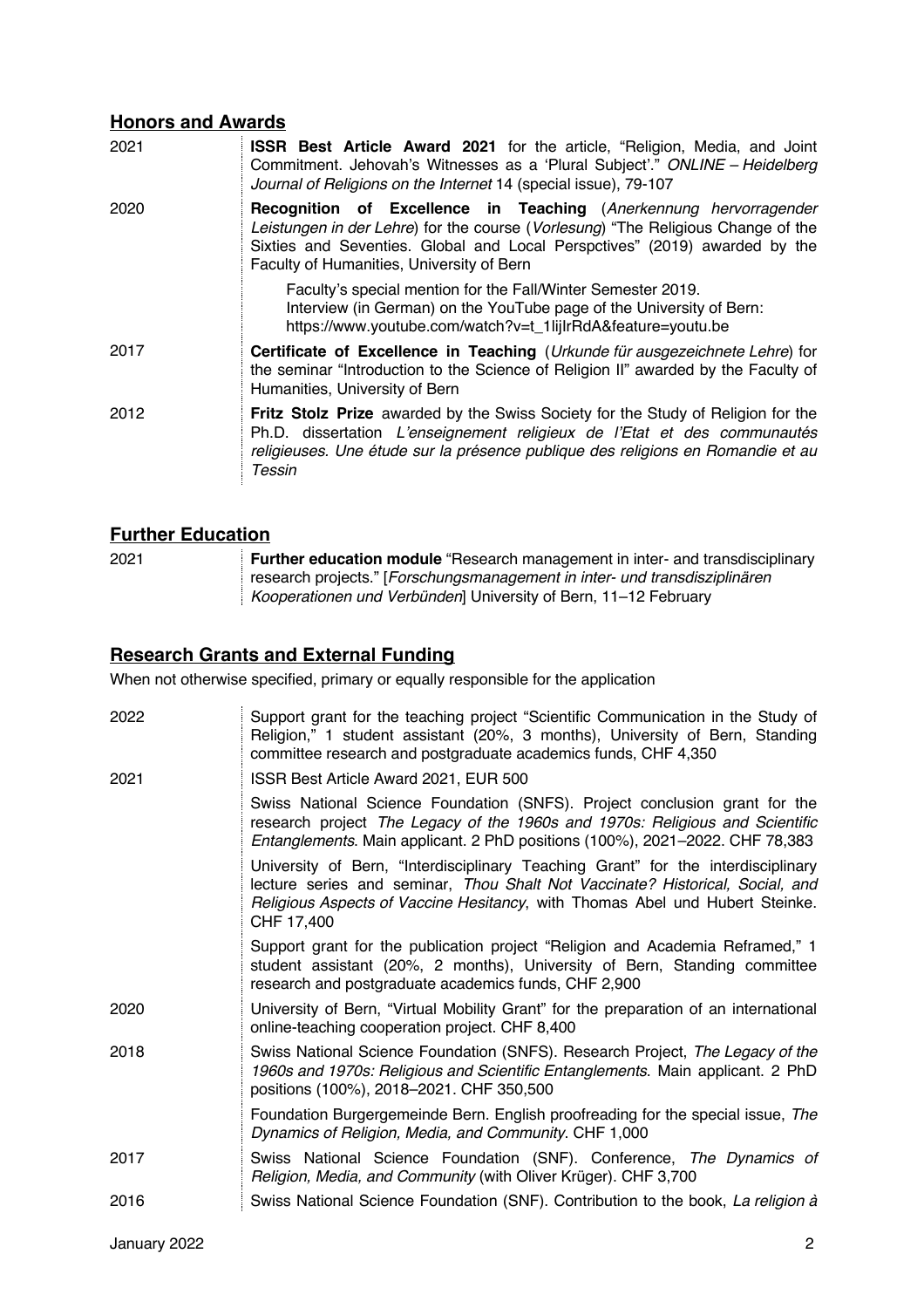|      | l'école. CHF 10,000                                                                                                                                                                                                                                                                                                        |
|------|----------------------------------------------------------------------------------------------------------------------------------------------------------------------------------------------------------------------------------------------------------------------------------------------------------------------------|
|      | Swiss Society for the Study of Religion. Conference, The Dynamics of Religion,<br>Media, and Community (with Oliver Krüger). CHF 1,000                                                                                                                                                                                     |
| 2015 | University of Freiburg (CH) Faculty Research Grant. Contribution to the book, La<br>religion à l'école. CHF 900                                                                                                                                                                                                            |
|      | Swiss Society for the Study of Religion. Contribution to the book, La religion à<br>l'école. CHF 1,000                                                                                                                                                                                                                     |
| 2014 | Swiss Sociological Association. Conference, Form und Formen religiöser<br>Vergemeinschaftung ("Religion and Society" Research Committee). CHF 3,500                                                                                                                                                                        |
|      | Swiss Society for the Study of Religion. Conference, Form und Formen religiöser<br>Vergemeinschaftung ("Religion and Society" Research Committee). CHF 1,000                                                                                                                                                               |
|      | Bern University Research Foundation. English proofreading for the special issue,<br>A Matter of Perspective? (with Till Mostowlansky). CHF 2,500                                                                                                                                                                           |
|      | Burgergemeinde Foundation Bern. English proofreading for the special issue, A<br>Matter of Perspective? (with Till Mostowlansky). CHF 2,500                                                                                                                                                                                |
|      | University of Bern Collaborators' Association. Workshop, A Matter of Perspective?<br>(with Till Mostowlansky). CHF 3,500                                                                                                                                                                                                   |
|      | Swiss Society for the Study of Religion. Workshop, A Matter of Perspective? (with<br>Till Mostowlansky). CHF 800                                                                                                                                                                                                           |
|      | Swiss Society for the Study of Religion. Contribution to the book, Etat des lieux<br>des politiques de l'enseignement religieux en Suisse latine. CHF 2,000                                                                                                                                                                |
|      | Swiss Sociological Association. Conference, Femmes et islams. Voir, lire, dire et<br>vivre l'islam au féminin. Regards croisés sur la Suisse ("Religion and Society"<br>Research Committee). CHF 1,000                                                                                                                     |
| 2013 | Swiss National Science Foundation (SNF), Die Dynamik von Mediennutzung und<br>religiöser Gemeinschaftsbildung. Co-author as research assistant (University of<br>Freiburg, CH). Main applicant: Prof. Dr. Oliver Krüger, University of Freiburg (CH).<br>1 PhD (100%) and 1 Postdoc (50%) position, 2014-2017. CHF 375,647 |
|      | Swiss Society for the Study of Religion. Workshop for Ph.D. candidates, Am<br>Anfang war das Zeichen (with Ricarda Stegmann). CHF 2,500                                                                                                                                                                                    |
|      | Swiss Sociological Association. Conference L'événement en religion ("Religion<br>and Society" Research Committee). CHF 700                                                                                                                                                                                                 |
| 2012 | University of Fribourg (CH) Faculty Research Grant. Contribution to the edited<br>volume, Frieden als Beruf (with Petra Bleisch Bouzar). CHF 1,500                                                                                                                                                                         |
|      | Swiss Society for the Study of Religion. Contribution to the edited volume, Frieden<br>als Beruf (with Petra Bleisch Bouzar). CHF 2,000                                                                                                                                                                                    |

### **Research Focus**

Religion and media

Religion in the public sphere

Global religious communities in late modernity

Qualitative empirical research

Sociological & philosophical theories of religion

History of science and religion

History and sociology of Christian groups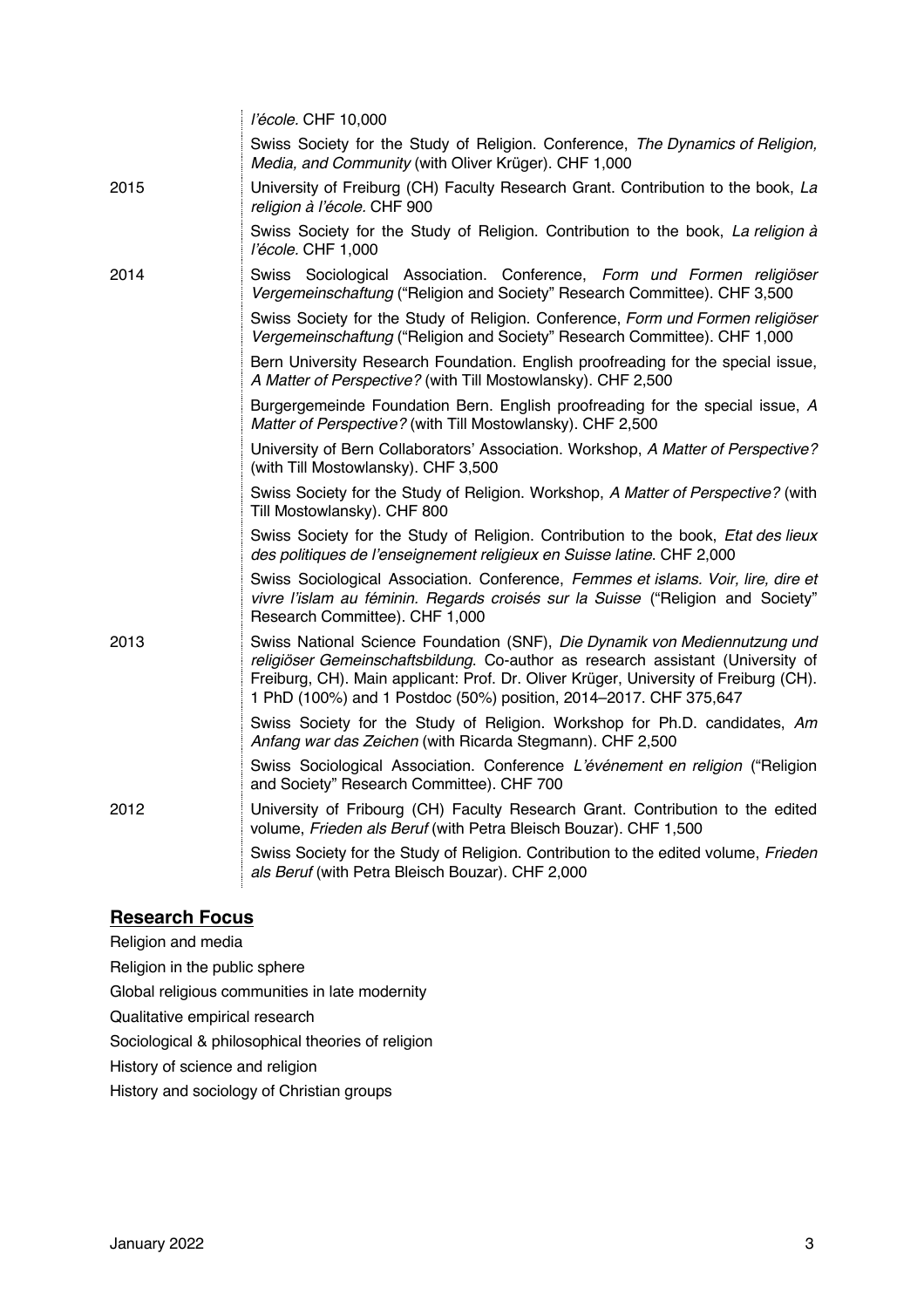## **Supervision**

| Ph.D. Thesis                                         | Michel, Simon (2018 – ongoing), The dynamics of religion and the social sciences,<br>first supervisor, University of Bern                                                                                    |
|------------------------------------------------------|--------------------------------------------------------------------------------------------------------------------------------------------------------------------------------------------------------------|
|                                                      | Wyttenbach, Christina (2018 – ongoing), Emerging religiosity, emerging<br>assessments, first supervisor, University of Bern                                                                                  |
|                                                      | Huber, Fabian (2018 – ongoing), Mediale Vergemeinschaftung,<br>second<br>supervisor, University of Fribourg                                                                                                  |
| <b>MA Thesis</b>                                     | Jakob, Lucie (2021), Familiensache? Zur Sozialisation von Spiritualität über<br>Generationen, University of Bern                                                                                             |
|                                                      | Dellenbusch, Verena (2021), Der jüdisch-christliche Dialog in der Schweiz.<br>University of Bern                                                                                                             |
|                                                      | Bartholet, Jael (2021), Religionsbezogene Sprache im Frühsozialismus, University<br>of Bern                                                                                                                  |
|                                                      | Hänni, Tim (2021), Popular Exegesis in Switzerland, second supervisor, University<br>of Bern, Faculty of Theology                                                                                            |
|                                                      | Meyer, Sophie (2020), Neutrale Religionswissenschaft? University of Bern                                                                                                                                     |
|                                                      | Brügger, Annina (2020), Religion, Social Media und Wahlkampf, University of<br>Bern                                                                                                                          |
|                                                      | Siegenthaler, Gabriela (2020), «Qi-Gong» zwischen «Medizin» und «Religion»,<br>University of Bern                                                                                                            |
|                                                      | Robbiani, Martina (2017), La formation continue sur les religions pour les<br>enseignants La régulation de la pluralité religieuse à l'école, second supervisor,<br>University of Fribourg                   |
| <b>BA Thesis</b>                                     | Schürch, Manon (2021). The Science Behind Scientology, University of Bern                                                                                                                                    |
|                                                      | Rolli, Saralena (2021), Die religiöse Praxis muslimischer Migrantinnen in der<br>Schweiz, University of Bern                                                                                                 |
|                                                      | Lourenço, André<br>(2021), Die Gottesanrufung in der Präambel<br>der<br>Schweizerischen Bundesverfassung, University of Bern                                                                                 |
|                                                      | Thoos, Dominic (2020), Legendarium Reconstructionism revisited, University of<br>Bern                                                                                                                        |
|                                                      | Tauern, Ionia (2020), Reggae und Rastafari: Eine religionswissenschaftliche<br>Untersuchung, University of Bern                                                                                              |
|                                                      | Liechti, Elena (2019), Die Audiovisuellen Dateien des Islamischen Zentralrats<br>Schweiz, University of Bern                                                                                                 |
|                                                      | Wyler, Michelle (2019) Wie instrumentalisiert die 'United Nations Organisation'<br>Religionen und religiöse Akteure für den Erhalt von Frieden, University of Bern                                           |
|                                                      | Siegenthaler, Gabriela (2016), Religion in der Öffentlichkeit. Am Fallbeispiel des<br>Buddhismus im Haus der Religionen, University of Bern                                                                  |
| Participation in<br><b>PhD Defense</b><br>Committees | (As external reviewer) Ranzato, Jacopo (2021). La lente pastafariana. Un'indagine<br>etnografica tra i fedeli italiani del Prodigioso Spaghetto Volante. University of<br>Rome La Sapienza.                  |
|                                                      | (As committee chair) Kirstin Schild, Resonanz durch Suffizienz: Wie eine gute<br>Lebensweise Resonanz und somit ein gutes Leben befördert. University of Bern,<br>March 3, 2021                              |
|                                                      | (As committee chair) Mirjam Iseli, «Jainism is just not a religion, but it's a way of<br>living life» - Entstehung und Auflösung der Schweizer Jaina-Gemeinschaft.<br>University of Bern, September 18, 2020 |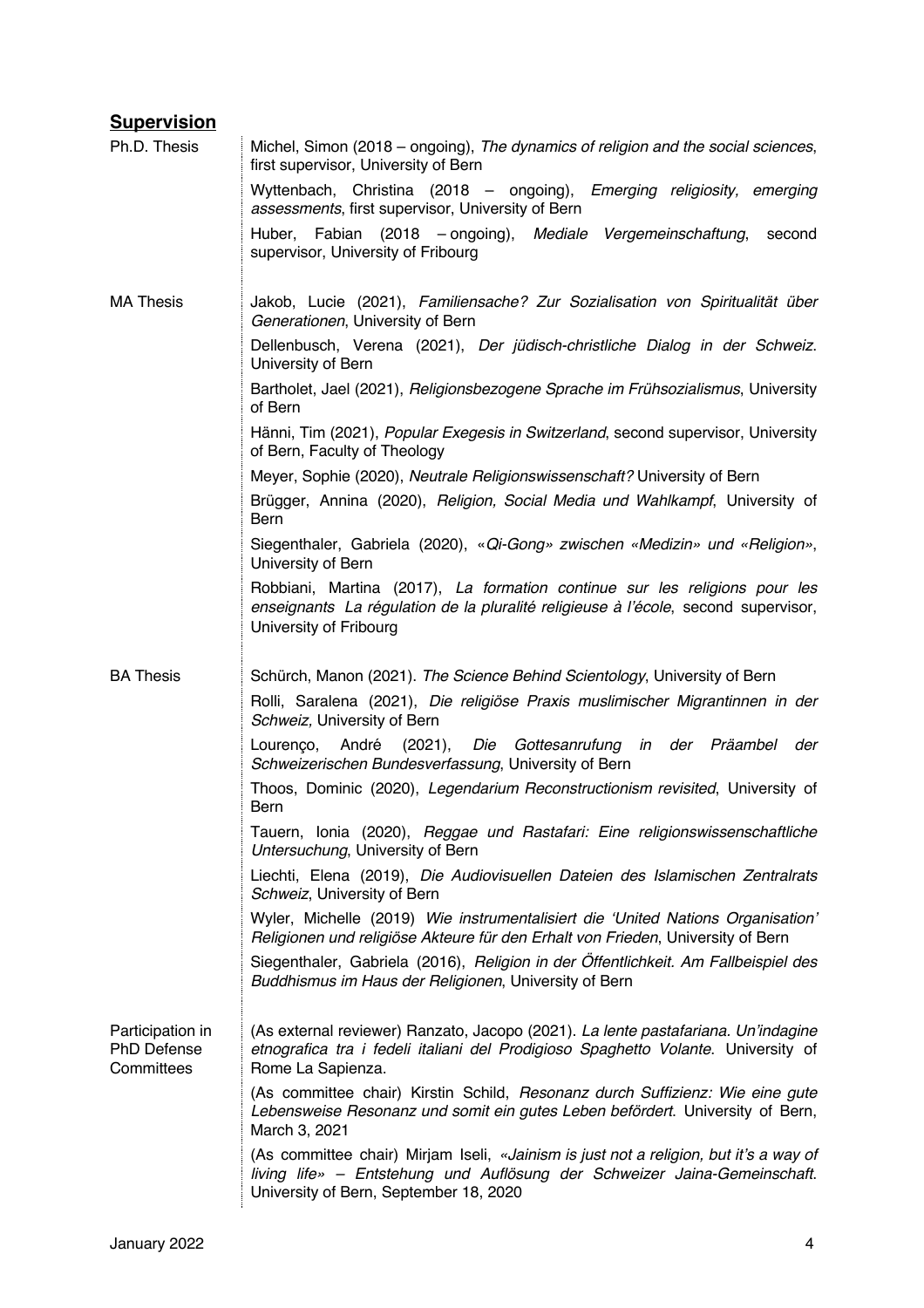(As committee chair) Martin Ackermann, *Göttliche Mutter der unsterblichen Glückseligkeit". Eine netzwerkanalytische Studie zu Charismatisierungsprozessen um M*ā*t*ā *Amrit*ā*nandamay*ī *Dev*ī, University of Bern, Februar 21, 2020

(As committee chair) Mara Arizaga, *Can We Say Prayers in Our Own Language? The Transmission of Tibetan Bon Religious Practices to the West*, University of Bern, October 4, 2019

(As committee chair) Nadine Plachta, *Himalayan Borderland Communities: Identity, Belonging, and Place among the Tsumpa*s, University of Bern, October 2, 2018

(As committee chair) Flavio Geisshuesler, *Crisis and Critique in the History of Religion: Ernesto de Martino (1908–1965) in Italy and Beyond*, University of Bern, September 27, 2018

(As committee chair) Piotr Sobkowiak, *The Religion of the Shamans. Discursive formations and social reality in Mongolia and Transbaikalia*. University of Bern, March 2, 2018

### **Participation in the academic self-administration**

| June 2020 –   | Director of the Doctoral Program "Global Studies," Center for Global Studies,<br>University of Bern                                                 |
|---------------|-----------------------------------------------------------------------------------------------------------------------------------------------------|
| June 2020 –   | Board Member of the Center for Global Studies, University of Bern                                                                                   |
|               | Board member of Interdisciplinary Postgraduate Research Network, University of<br>Bern                                                              |
| May 2017 -    | Coordinator of the MA Program "Religion in Contemporary Society" (Religion in<br>globaler Gegenwart), Center for Global Studies, University of Bern |
| $2013 - 2017$ | Assistant coordinator of the MA Program "Religious Cultures" (Religionskulturen),<br>Center for Global Studies, University of Bern                  |
|               | Board Member of the Center for Global Studies, University of Bern                                                                                   |

### **Membership and Positions**

| Member           | Swiss Society for the Study of Religion (SGS/SSSR)<br>Swiss Sociological Association (SGS/SSS)<br>Swiss Society for the Didactics of the Science of Religion (GFRK)<br>German Society for the Study of Religion (DVRW)<br>Italian Sociological Association, Sociology of Religion (AIS-SR)<br>International Society for the Sociology of Religion (ISSR/SISR)<br>Network of German speaking researchers on religion and culture in times of<br>deep mediatization |
|------------------|-------------------------------------------------------------------------------------------------------------------------------------------------------------------------------------------------------------------------------------------------------------------------------------------------------------------------------------------------------------------------------------------------------------------------------------------------------------------|
| <b>Positions</b> | Treasurer of the International Association for the History of Religions<br>(since August 2020)<br>Board member of the Swiss Society for the Study of Religion<br>(since November 2011)<br>Coordinator of the research committee "Religion and Society", Swiss<br>Sociological Association (since September 2008)<br>Swiss correspondent for the <i>Institut d'étude des religions et de la laïcité</i> ,<br>EPHE, Paris (since July 2011)                         |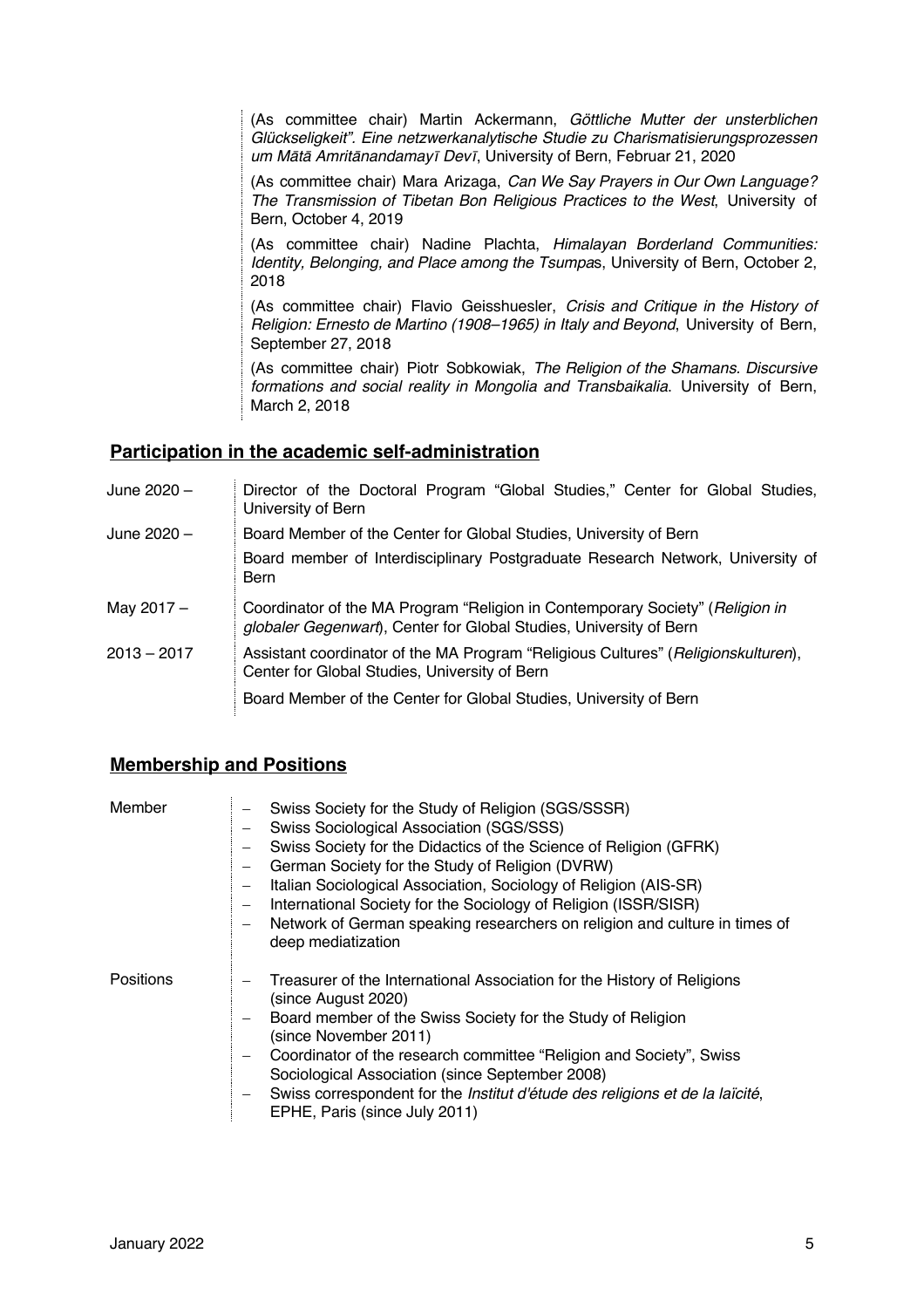### **Editorial Boards**

- Editorial board member of the book series *Religion und Medien*, Bielefeld, Transcript Verlag (since December 2021)
- Editorial board member of *NUMEN: International Review for the History of Religions* (since August 2020)
- Editorial board member and co-founder of *ARGOS: Perspectives in the study of religion – journalargos.org* (since August 2020)
- Scientific advisory board member for the public science project *geschichteimpuls.ch* (since June 2021)

### **Teaching**

Courses taught (primary or equally responsible for course design, teaching, and grading)

| 2021 | University of Bern Interdisciplinary MA/PhD Lecture Series and Graduate<br>Seminar: To Vaccinate or Not? Historical, Religious, and Social Aspects of<br>Vaccination Hesitancy (co-taught in English). Interdisciplinary teaching grant<br>awarded by the University of Bern.      |
|------|------------------------------------------------------------------------------------------------------------------------------------------------------------------------------------------------------------------------------------------------------------------------------------|
|      | University of Bern BA/MA Seminar: The Fascinating "Other." Comparative<br>Methods in the Study of Religion (co-taught in German and English)                                                                                                                                       |
|      | University of Bern. BA/MA Seminar: Religion and Risk. Risky Religion and<br>Religious Risk Management (taught in German)                                                                                                                                                           |
|      | University of Bern. <b>BA/MA Course</b> (Vorlesung). New Christian Groups in the 19th<br>and 20th century (taught online in German)                                                                                                                                                |
|      | Universities of Bremen and Bern. <b>BA/MA Seminar:</b> Empirical Research Methods:<br>Christian Rituals in the Online-Offline Continuum (co-taught online in German).<br>Virtual teaching exchange grant awarded by the University of Bern                                         |
|      | Invited lecture on "Virtual Ethnography" in the seminar Virtual Worlds of Religions:<br>Religionen im Internet of Dr. Oliver Steffen, University of Bern, April 1 (taught in<br>German)                                                                                            |
|      | Invited lecture "Working with the Software Atlas.ti: An Introduction" in the course Méthodes<br>et recherches qualitatives en sciences sociales" of Prof. Janine Dahinden, Institute<br>for the study of social processes, University of Neuchâtel, April 14 (taught in<br>French) |
|      | Online study retreat of the Doctoral Program Global Studies: "Pandemics as a Social and<br>Global Phenomena." May 21-22.                                                                                                                                                           |
| 2020 | University of Bern. PhD Reading Seminar: Introduction to Theories and Concepts<br>in Global Studies: Reflections on Pandemics (co-taught in German and English)                                                                                                                    |
|      | University of Bern. MA Writing Workshop for Science of religion students (taught<br>in German)                                                                                                                                                                                     |
|      | University of Bern. BA/MA Seminar: Religion and Social Engineering. The<br>Scientific Regulation of Religion and Society (co-taught in German)                                                                                                                                     |
|      | University of Bern. <b>BA/MA Seminar</b> : "Religion in the Mind?" Introduction to the<br>Cognitive Science of Religion (taught in German)                                                                                                                                         |
|      | University of Bern. BA/MA Seminar: Asian Ritual Practices in the Mirror of Ritual<br>Theories (co-taught in German)                                                                                                                                                                |
|      | University of Bern. <b>BA Seminar:</b> Religion in Context: Contemporary Research<br>Questions in the Scientific Study of Religion (taught in German)                                                                                                                              |
|      | Invited podcast lecture on "New Christian Traditions and Medicine in the 19th and 20th<br>century" in the course Religion and Medicine of Prof. Dorothea Lüddeckens,<br>University of Zurich, December 2 (in German)                                                               |
| 2019 | University of Bern. BA/MA Course (Vorlesung): The Religious Transformation of                                                                                                                                                                                                      |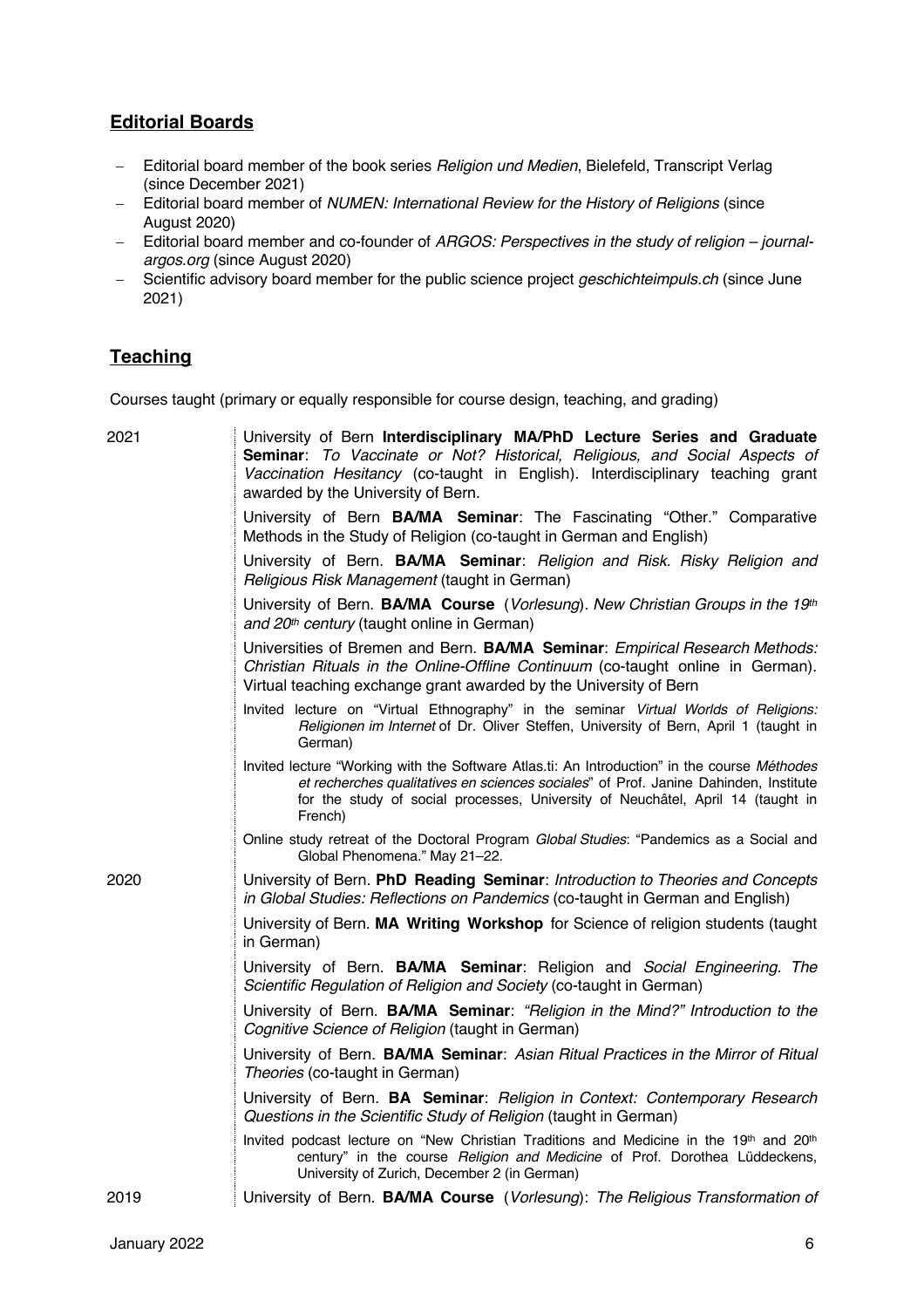|      | the 1960s and 1970s: Global and Local Perspectives (taught in German)                                                                                                                                                                                                                                      |
|------|------------------------------------------------------------------------------------------------------------------------------------------------------------------------------------------------------------------------------------------------------------------------------------------------------------|
|      | University of Bern. BA/MA Seminar: New Religious Movements Between Asia and<br>the West (taught in German)                                                                                                                                                                                                 |
|      | University of Bern. MA Course: Religion in the Contemporary World (special class<br>for last-semester MA students, taught in German)                                                                                                                                                                       |
|      | University of Bern, BA/MA/PhD Seminar: Qualitative Empirical Research on<br>Religion: An Introduction to "Grounded Theory" (taught in German)                                                                                                                                                              |
|      | Masaryk University, Brno (CZ), BA/MA Course (Erasmus teaching exchange<br>program): Constructing Religious Community (taught in English)                                                                                                                                                                   |
|      | Invited lecture on "Working with the Software Atlas.ti: An Introduction" in the course<br>Méthodes et recherches qualitatives en sciences sociales" of Prof. Janine Dahinden<br>and Dr. Anna Neubauer, Institute for the study of social processes, University of<br>Neuchâtel, April 3 (taught in French) |
| 2018 | Universities of Fribourg and Bern. BA/MA Seminar: Translocal Religion: Contacts,<br>Conflicts, and Entanglements (co-taught in German)                                                                                                                                                                     |
|      | University of Bern. <b>BA/MA Seminar</b> : Religion and Emotion. Theoretical and<br>Empirical Reflections (co-taught in German)                                                                                                                                                                            |
|      | Universities of Basel and Bern. <b>BA/MA Seminar:</b> Multiple Religious Identities:<br>Turning an Academic Question into an International Conference (co-taught in<br>English)                                                                                                                            |
|      | University of Bern. MA Seminar: Introduction to the Empirical Research on<br>Religion: The Use of Media in the Jewish Community of Bern (taught in German)                                                                                                                                                 |
|      | University of Bern. <b>BA/MA Seminar</b> : <i>Religion, Space, and Place</i> (taught in<br>German)                                                                                                                                                                                                         |
| 2017 | University of Bern. <b>BA/MA Course</b> (Vorlesung): The Dynamics of a Modern<br>Religious Community. History and Sociology of Jehovah's Witnesses (taught in<br>German)                                                                                                                                   |
|      | University of Bern. <b>BA/MA Seminar</b> : The category "Belief" in the Study of Religion<br>(co-taught in German)                                                                                                                                                                                         |
|      | University of Bern. <b>BA Seminar: Introduction to the Scientific Study of Religion II</b><br>(taught in German)                                                                                                                                                                                           |
|      | Invited lecture on "Religion in the Swiss Public Sphere: Historical Perspectives and<br>Contemporary Debates" in the course Religion et espace public of Prof. Dr.<br>François Gauthier, Institute for the Study of Religion, University of Fribourg,<br>November 29 (taught in French)                    |
|      | Invited lecture on "Health, Purity, and Danger: Jehovah's Witnesses and the Question of<br>Blood" in the course Religion und Medizin of Prof. Dr. Dorothea Lüddeckens,<br>Institute for the Study of Religion, University of Zurich, November 23 (taught in<br>German)                                     |
|      | Invited lecture on "The Media of Jehovah's Witnesses" in the seminar Neue religiöse<br>Gemeinschaften: Die Zeugen Jehovas of Prof. Dr. Dorothea Lüddeckens, Institute<br>for the Study of Religion, University of Zurich, November 14 (taught in German)                                                   |
| 2016 | University of Bern. <b>BA/MA/PhD Seminar</b> : Qualitative Empirical Research on<br>Religion: An Introduction to "Grounded Theory" (taught in German)                                                                                                                                                      |
|      | University of Fribourg. BA/MA Seminar: Empirical Research Workshop: Media Use<br>in Religious Communities (co-taught in German)                                                                                                                                                                            |
| 2015 | University of Bern. <b>BA/MA Seminar</b> : "He who knows only one, knows none."<br>Comparative Approaches in the Study of Religion (co-taught in German and<br>English)                                                                                                                                    |
|      | University of Bern. BA/MA Seminar: Religion and Performativity: Language and<br>Action in Religious Contexts (co-taught in German)                                                                                                                                                                         |
|      | University of Bern. <b>BA Seminar: Introduction to the Scientific Study of Religion II</b><br>(taught in German)                                                                                                                                                                                           |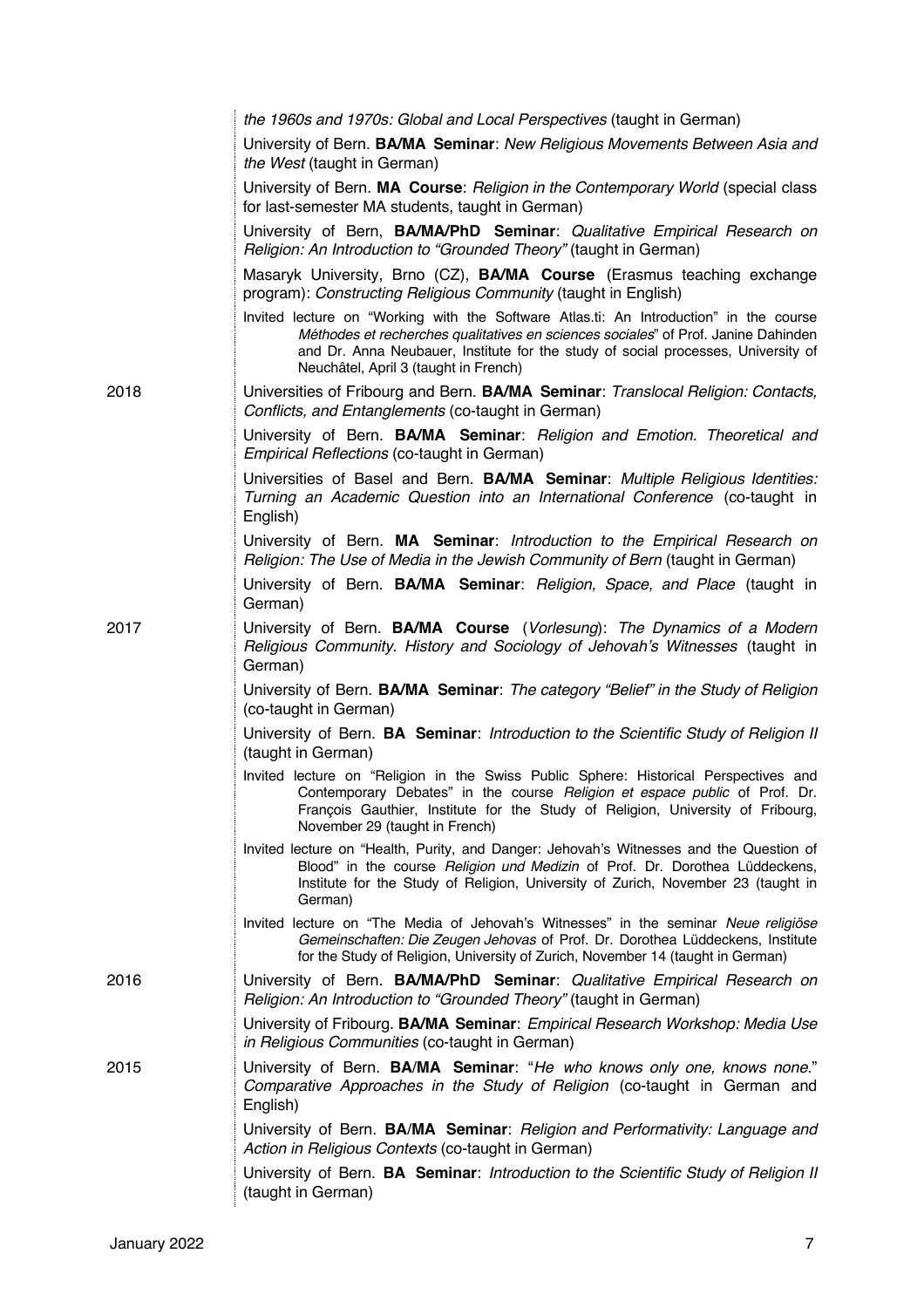|      | Invited lecture on "Religion in the Public Sphere: The Example of Swiss Public Schools"<br>(taught in German) in the seminar Europäische Religionspolitiken im Zeitalter der<br>Pluralisierung of Prof. Dr. Frank Peter, Institut für Islamwissenschaft, University of<br>Bern, April 16 |
|------|------------------------------------------------------------------------------------------------------------------------------------------------------------------------------------------------------------------------------------------------------------------------------------------|
| 2014 | University of Bern. BA/MA Seminar: "Going Global." The Church of Jesus Christ of<br>Latter-day Saints as an Example of a Successful Community in the Context of<br>Globalization (taught in German)                                                                                      |
|      | University of Bern. MA Seminar: From the Native's Point of View? Emic and Etic<br>Categories in the Scientific Study of Religion (co-taught in German)                                                                                                                                   |
|      | University of Bern. <b>BA Seminar: Religious and Utopian Communities Compared</b><br>(co-taught in German)                                                                                                                                                                               |
|      | Invited lecture on "Religion and Public Space: The Case of Switzerland" (taught in French) in<br>the course <i>Religion et espace public</i> of Prof. Dr. François Gauthier, Institute for the<br>Study of Religion, University of Fribourg, November 26                                 |
| 2013 | University of Zurich. <b>BA Seminar</b> : A Science-of-Religion Perspective on Values<br>and Norms (taught in German)                                                                                                                                                                    |
|      | University of Bern. MA Seminar: The Religious Community is Dead. Long Live the<br>Religious Community! Theories of Religious Communalization and the Global<br>Study of Religion (taught in German)                                                                                      |
| 2012 | University of Freiburg (CH). <b>BA Seminar</b> : Religion and Social Bond: The<br>Durkheimian Sociology of Religion (taught in French)                                                                                                                                                   |
| 2011 | University of Bayreuth. BA/MA Seminar: A Science-of-Religion Perspective on<br>Religion and Values (co-taught in German)                                                                                                                                                                 |
| 2009 | University of Freiburg (CH). <b>BA Seminar</b> : A Study-of-Religion Perspective on<br>Atheism (taught in French)                                                                                                                                                                        |
| 2008 | University of Freiburg (CH). <b>BA Seminar:</b> Introduction to Qualitative Research<br>Methods (co-taught in German and French)                                                                                                                                                         |

# **Organization of Conferences, Workshops, and Panels**

Primary or equally responsible for organization and moderation if not otherwise specified

| 2021 | Panel (double session), A Veiw to Nowhere. Religion and Utopia in the 19th and 20th<br>century, 18 <sup>th</sup> Conference of the European Association for the Study of Religions<br>(EASR), Pisa, September 2. Organization and moderation, with Anja Kirsch                                    |
|------|---------------------------------------------------------------------------------------------------------------------------------------------------------------------------------------------------------------------------------------------------------------------------------------------------|
|      | International Conference, Religion and Academia Reframed. Connecting Religion,<br>Science, and Society in the Long Sixties, University of Bern (online), February 4–5.<br>Organization and moderation, with Christina Wyttenbach and Simon Michel                                                 |
| 2020 | Lecture series, Der Rechtsstaat. Herausforderungen im 21. Jahrhundert, Collegium<br>Generale, University of Bern, Autumn 2020, member of the Program Committee                                                                                                                                    |
| 2019 | Panel, Surveying the 1960s: Religious and Scientific Entanglements. Annual<br>conference of the European Association for the Study of Religions (EASR), Tartu,<br>June 25-29. Organization and moderation                                                                                         |
|      | International Workshop, Constructing and Contesting Community, Bern, Center for<br>Global Studies, May 9–10. Organization and moderation, with Thomas Claviez and<br>Christian Büschges                                                                                                           |
| 2018 | International Workshop, The Legacy of the 1960s and 1970s: Kickoff Workshop.<br>Münchenwiler Castle (Bern) November 9-10. Organization and moderation                                                                                                                                             |
|      | International Conference. Annual conference of the European Association for the<br>Study of Religions (EASR), Multiple Religious Identities: Individuals, Communities,<br>Traditions. Member of the Program Committee and member of the Organization<br>Committee. University of Bern, June 17-21 |
|      | Panel (double session), Norms and normativity in the study of religion\s, European                                                                                                                                                                                                                |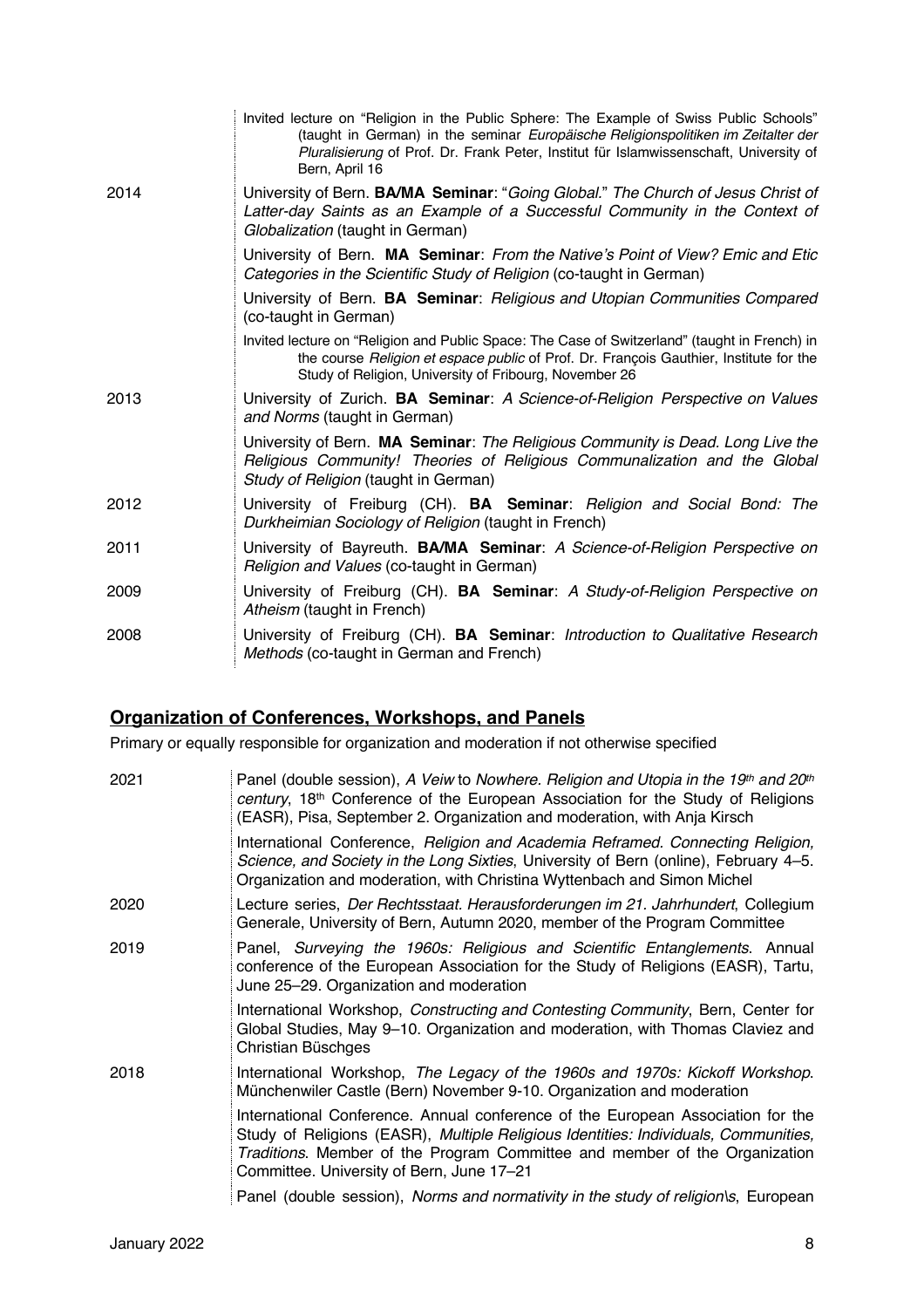|      | Association for the Study of Religions (EASR), University of Bern, June 17–21.<br>Organization and moderation                                                                                                                                                                                                            |
|------|--------------------------------------------------------------------------------------------------------------------------------------------------------------------------------------------------------------------------------------------------------------------------------------------------------------------------|
|      | Conference series, Contesting and Constructing Community, Bern, Center for<br>Global Studies, March 9, April 23, Mai 14. Organization and moderation, with<br>Thomas Claviez and Christian Büschges                                                                                                                      |
| 2017 | Panel & Roundtable, "A travers du Röstigraben. Strategische Fragen des<br>Mittelbaus." Annual Conference of the Swiss Society for the Study of Religion.<br>University of Fribourg, November 10-11. Organization and moderation, with Anja<br>Kirsch                                                                     |
|      | Public conference and debate, Wer spricht für den Islam in der Schweiz? Im<br>Spannungsfeld von Alltag und Ansprüchen. Part of the conference series "La<br>Suisse n'existe pas" promoted by the Swiss Academy of Humanities and Social<br>Sciences, Bern, October 23. Organization and moderation, with Hansjörg Schmid |
|      | International Workshop, The Dynamics of Religion, Media, and Community.<br>University of Fribourg, September 29-30. Organization, with Oliver Krüger                                                                                                                                                                     |
|      | Panel, Religiöse Zeitschriften als Produzenten von Zugehörigkeit, Annual<br>Conference of the German Society for the Study of Religion (DVRW), Marburg,<br>September 13-16. Organization, with Anja-Maria Bassimir                                                                                                       |
|      | Panel, Mehr Licht am Ende des Tunnels: Medien als Metaphern und die Metapher<br>als Medium, Annual Conference of the German Society for the Study of Religion<br>(DVRW), Marburg, September 13-16. Organization with Jens Schlieter und Moritz<br><b>Klenk</b>                                                           |
|      | Panel, Medien und Gemeinschaft: methodologische und empirische Prespektiven,<br>Annual Conference of the German Society for the Study of Religion (DVRW),<br>Marburg, September 13-16. Organization and moderation                                                                                                       |
|      | Panel, Religious communities: Between public participation and internal tension<br>(double-session panel). Annual conference of the International Society for the<br>Sociology of Religion, Lausanne, July 4-8. Organization and moderation, with<br>Rafael Walthert ("Religion and Society" Research Committee)         |
|      | Panel, The (de)construction of group solidarity in religious communities. Annual<br>conference of the Swiss Sociological Association, Zurich, June 21-23.<br>Organization, with Rafael Walthert ("Religion and Society" Research Committee)                                                                              |
| 2015 | Panel, Media, religious communities, and society: adaptation and transformation.<br>21st IAHR-Conference, Erfurt, August 23-29. Organization and moderation                                                                                                                                                              |
|      | Panel, Religion between deregulation and new institutions. National Conference of<br>the Swiss Sociological Association, Lausanne, June 4. Organization and<br>moderation, with Rafael Walthert ("Religion and Society" Research Committee)                                                                              |
|      | International Conference, Form und Formen religiöser Gemeinschaft. Zurich, May<br>8-9. Organization and moderation, with Rafael Walthert Zürich and Moritz Klenk                                                                                                                                                         |
| 2014 | International Workshop, A Matter of Perspective: Disentangling the Emic/Etic<br>Debate in the Scientific Study of Religion\s. Bern, May 9-10. Organization and<br>moderation, with Till Mostowlansky                                                                                                                     |
| 2013 | Workshop for Ph.D. candidates, Am Anfang war das Zeichen. Der Beitrag von<br>Sprachtheorien zur religionswissenschaftlichen Theoriebildung. Freiburg, November<br>1. Organization and moderation, with Ricarda Stegmann                                                                                                  |
|      | Panel, Religion und soziale Kohäsion: soziale Diskurse und strukturelle<br>Ungleichheiten. National Conference of the Swiss Sociological Association, Bern,<br>June 26-28. Organization and moderation, with Mallory Schneuwly Purdie<br>("Religion and Society" Research Committee)                                     |
| 2012 | Conference, L'événement en religion: ruptures historiques,<br>International<br>constructions biographiques et mobilisations collectives. Lausanne, October 17-19.<br>Financial support through the "Religion and Society" Research Committee                                                                             |
| 2011 | Panel, Religionen und Religionsgemeinschaften in öffentlicher Kritik.<br>Joint                                                                                                                                                                                                                                           |